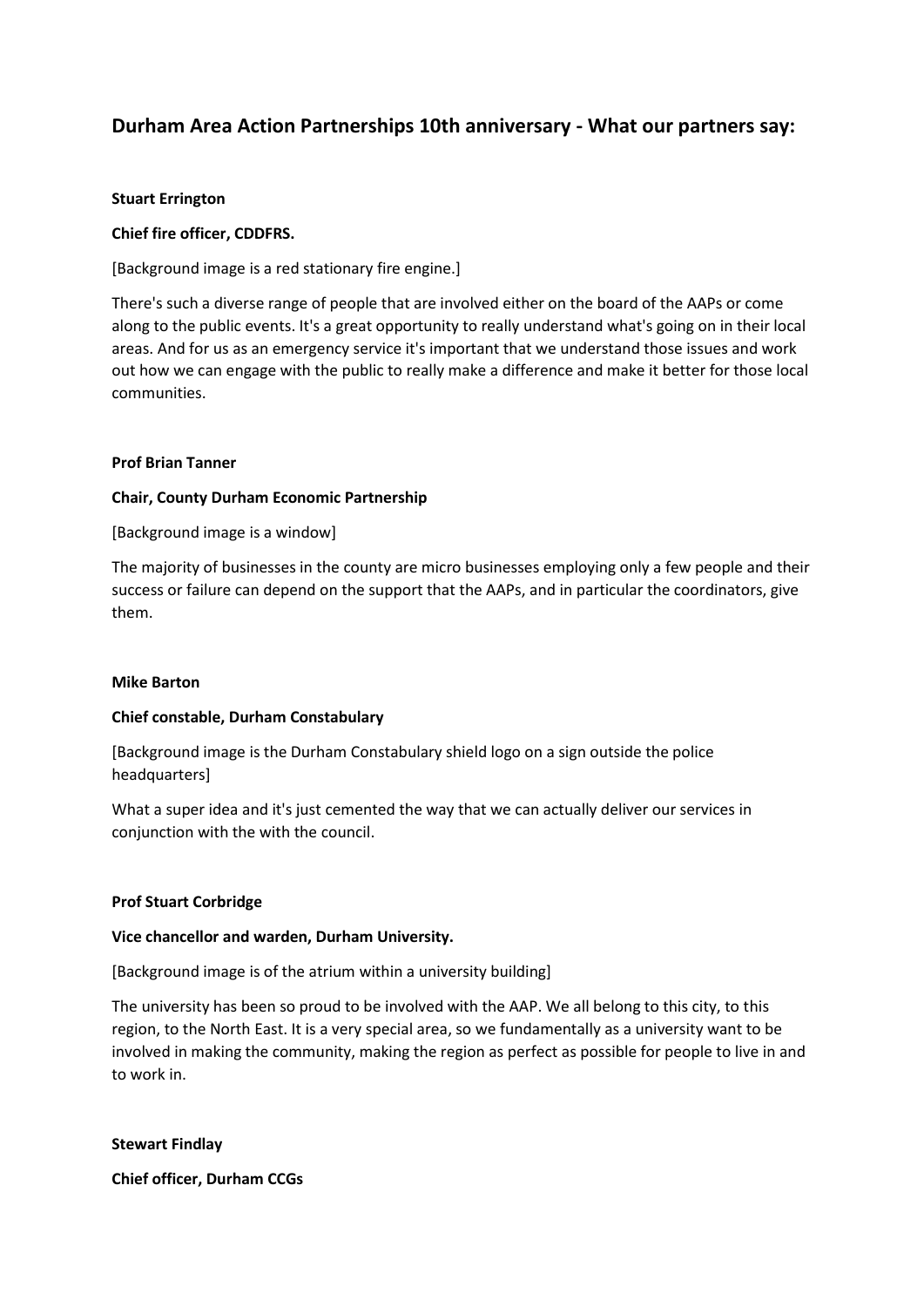# **[Background image is of parkland and shows trees, a church in the distance and a football pitch]**

It's hard to believe that they've been going for ten years. It seems like only yesterday they were starting out. But I think it's just the close working relationships between the CCG and the AAPs, and we managed to get our representative from the CCG to attend almost all of the AAP meetings and we find that a really useful and valuable thing to do.

#### **Jo Laverick**

#### **Executive director, Durham Community Action**

[Background image is the interior of an office which has a cupboard and some photographs on the wall]

It's just working alongside each other helping find solutions to problems and finding new things to do together, so it's been good working alongside them.

#### **Stuart Errington**

[Background image is a red stationary fire engine.]

You know, you see some absolutely fantastic bids going forward and some great outcomes from that. Great projects being delivered in a local level by local people making a huge difference to people in their communities.

## **Mike Barton**

[Background image is the Durham Constabulary shield logo on a sign outside the police headquarters]

Most recently the Cultivating Change program over in Peterlee is stunning and won actually our annual problem-solving award for the constabulary. So, for us it's really rewarding to not only celebrate what our own staff are doing, but celebrating what the AAPs are doing in conjunction with local people.

#### **Colin Steel**

#### **Chief executive, Livin**

[Background image is a view out of a window showing a green.

I think we've got a common purpose with the AAPs and I think all the partners around the table share that common purpose, so it's allowed us to deliver more than we could have done individually. It's allowed us to test ideas, to debate ideas with other partners and really deliver for those communities.

#### **Stuart Errington**